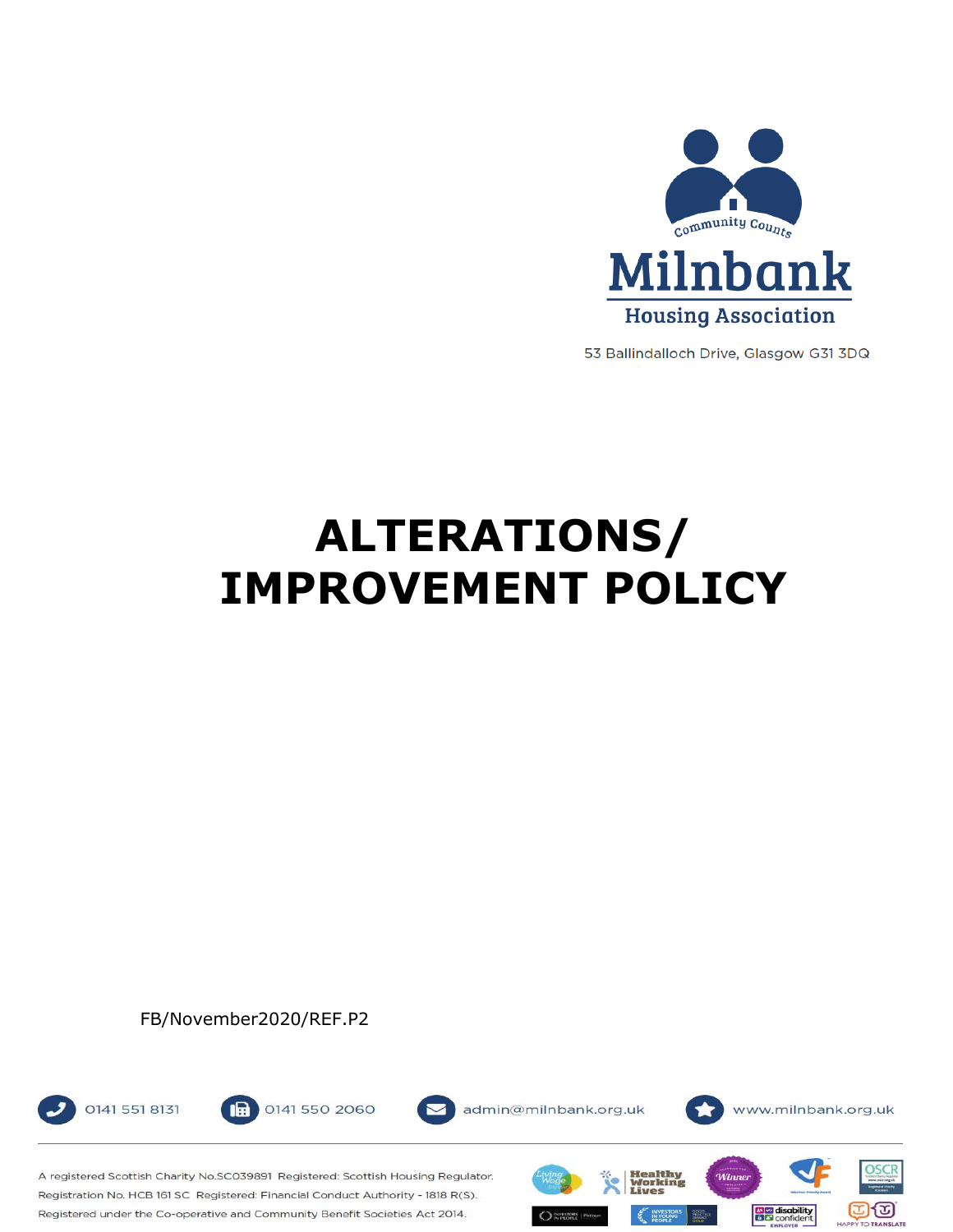## **1. INTRODUCTION**

The Association recognises that tenants may wish to carry out improvements and/or alterations to their homes. The Housing (Scotland) Act 2001, gives all tenants the right to receive compensation for alterations/improvements which they have carried out, subject to receiving permission from Milnbank Housing Association. Any tenant ending their tenancy can apply to the Maintenance Manager for compensation.

## **2. SCOPE OF THE POLICY**

This policy document covers two aspects of Alterations to Property.

- Permission to carry out the alteration
- Compensation for the alteration

The policy is to tenants only, and is paid at the end of a tenancy.

It is the Association's policy to support residents who wish to carry out improvements as part of its overall policy of maintaining its properties to the highest standard.

## **3. PERMISSION TO CARRY OUT AN IMPROVEMENT**

Applications to carry out improvements must be made in writing on the Association's standard form to the Association's Maintenance Function *(Appendix 1)*. The Association has detailed procedures for checking and acknowledging applications, for pre and post inspections, for checking the safety of the alteration, checking technical specifications of the proposed work and that it will not detract from the future use of the premises or inconvenience other residents *(Appendix 2).* When the checking procedure has been completed permission is granted *(Appendix 3)* or refused *(Appendix 4)* and notified in writing to the applicant.

In considering applications for improvements the Association shall not unreasonably withhold consent. Tenants will be required to provide full details of the proposed work including scale drawings and a specification of the work planned. Tenants must ensure the work:-

Meets Health & Safety regulations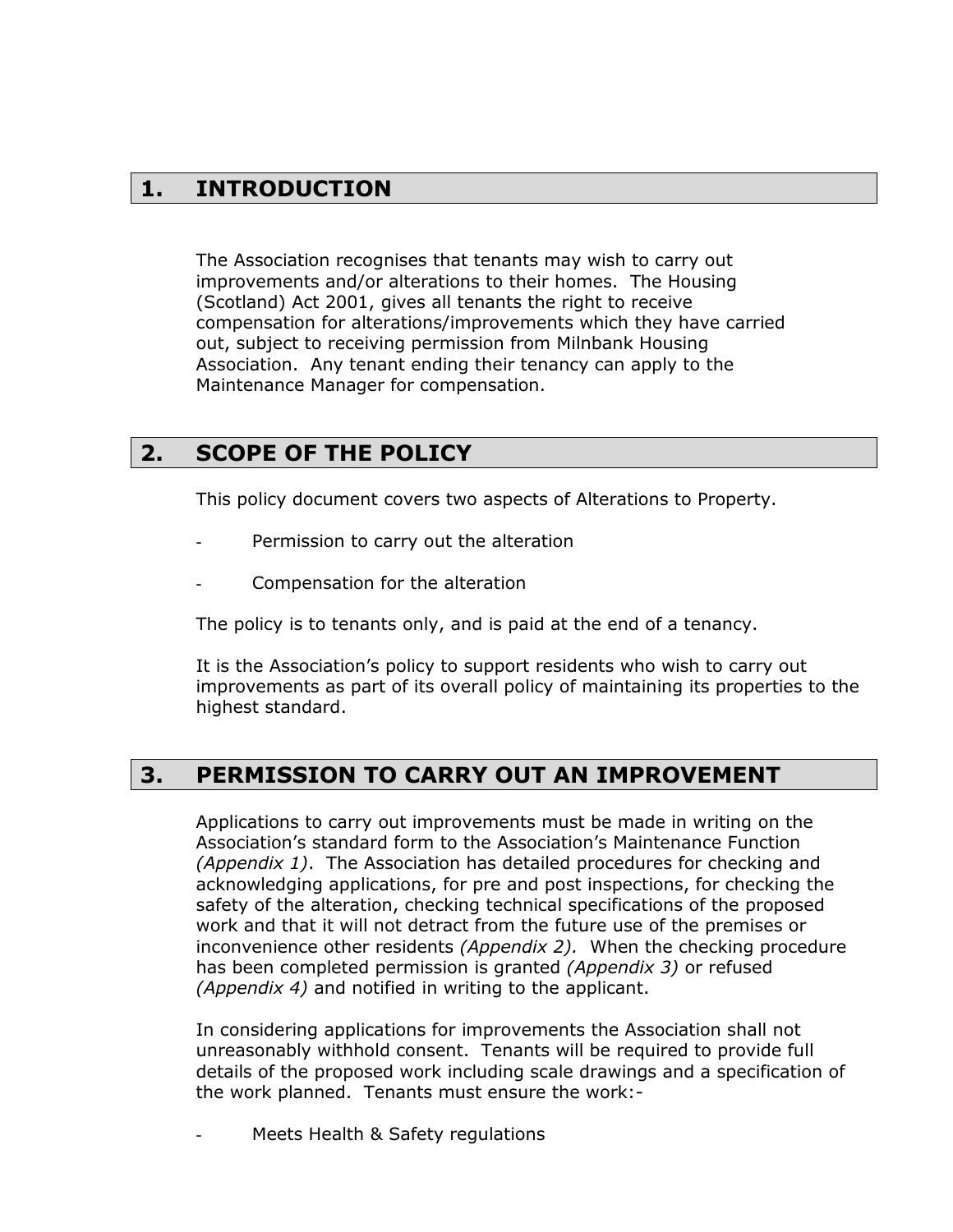- Has planning and building consents (where necessary)
- Is undertaken by qualified tradesmen

The Association will endeavour to process any applications within 28 days of receipt. However where further information is required this may delay the decision beyond 28 days.

There are some costs which cannot be claimed. These are as follows:-

- Tenants own D. I. Y or labour costs
- Professional Fees such as Architects
- Consent costs under the Building Regulations

The amount of compensation will depend on the length of time between the installation of the improvement and the end of tenancy. Each item of work included in the compensation scheme has a "Notional Life", that is the number of years of expected use.

Notional life values and compensation equation are prescribed by statutory instrument in the Scottish Secure Tenants (Compensation for Improvements) (Scotland) Regulations 2002.

## **4. CLAIM FOR COMPENSATION**

- (i) All claims for compensation must be made in writing to the Maintenance Manager and contain sufficient information (including receipts detailing costs and payment) to enable Milnbank Housing Association to reach a decision within the time frame allowed.
- (ii) Any claim must be submitted within 28 days of notification of termination of tenancy or within 21 days after the date of termination to the Maintenance Manager.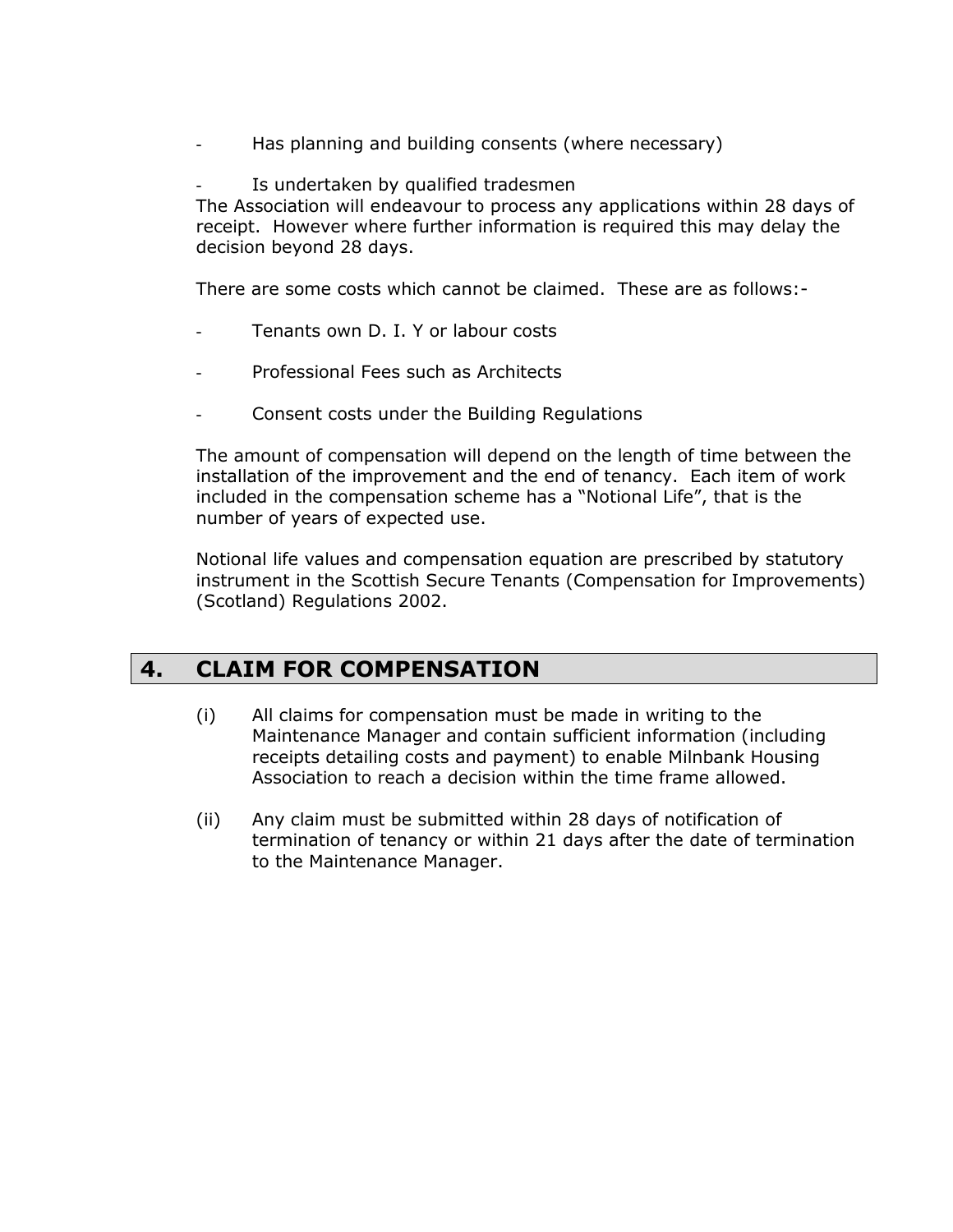## **5. AMOUNT OF COMPENSATION**

The method of calculation on compensation would be as follows:  $C \times 1 - (Y/N)$ 

Where:- C - Cost of improvement work from which should be deducted from any improvement grants received by the tenant.

N - Notional life of improvement.

Y - Number of complete years, starting on the date on which the improvement was completed and ending on the date the tenancy ends.

Example:-

- 1 Tenant installs loft insulation 10 years ago
- 2 Cost of improvement work was £800.00
- 3 Notional Life of improvement work is 20 years
- Calculation:-  $C \times 1 (Y/N)$  $800 \times (1 - 10 \div 20)$ 800 x (0.5)

Compensation Payable: £400.00

Any amount of compensation will be reduced to take account of any sum owed by the tenant e.g. rent arrears, rechargeable repairs, post void works.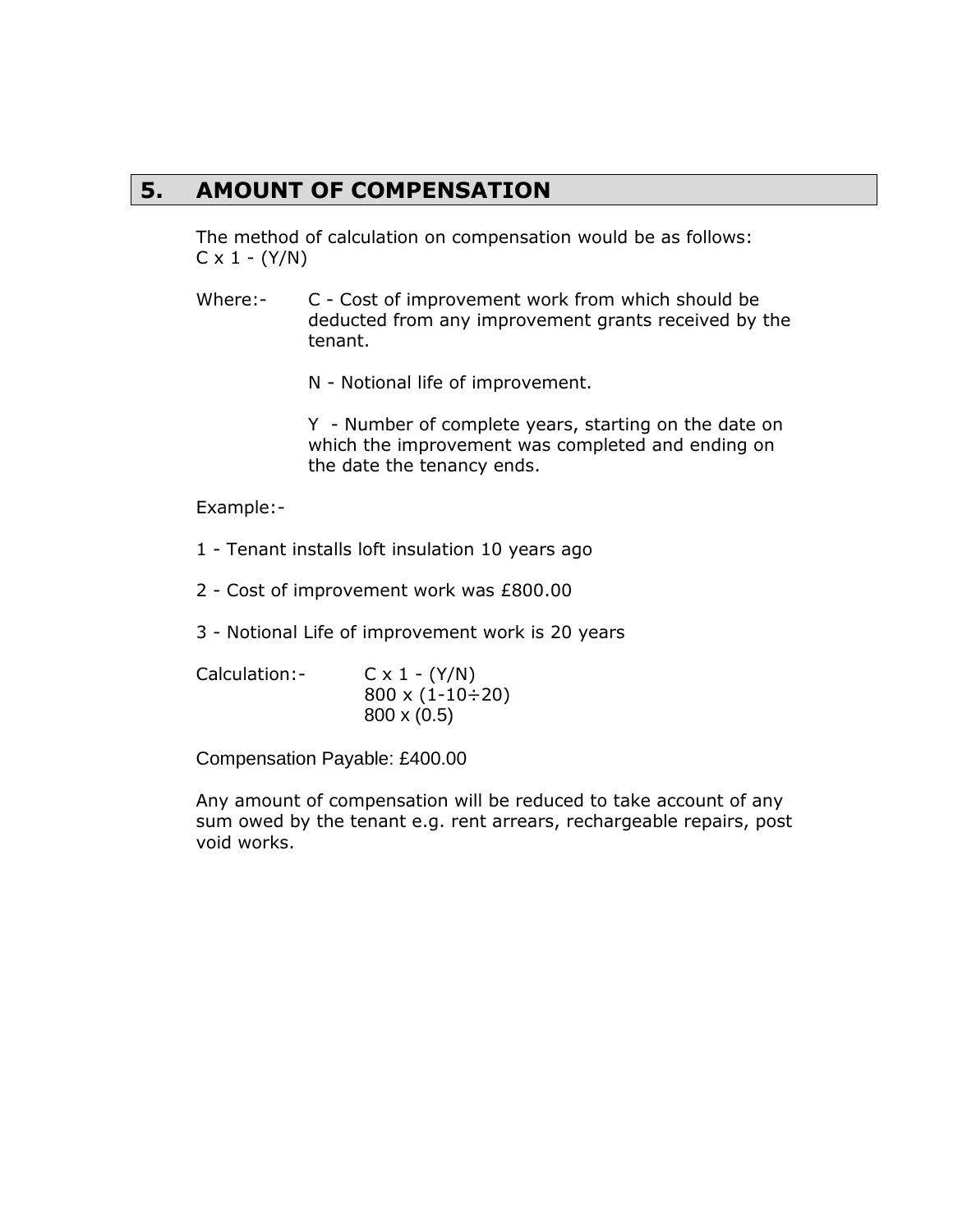# **6. QUALIFYING IMPROVEMENT WORK AND NOTIONAL VALUE**

| <b>Column 1</b><br>(Item) |                                                                                                               | Column <sub>2</sub><br>(Notional life in<br>years) |
|---------------------------|---------------------------------------------------------------------------------------------------------------|----------------------------------------------------|
| 1.                        | Bath or shower                                                                                                | 12                                                 |
| 2.                        | Cavity wall insulation                                                                                        | 20                                                 |
| $\overline{3}$ .          | Sound insulation                                                                                              | 20                                                 |
| 4.                        | Double glazing or other external window<br>replacement or secondary glazing                                   | 20                                                 |
| 5.                        | Draught proofing of external doors or windows                                                                 | 8                                                  |
| $\overline{6}$ .          | Insulation of pipes, water tank or cylinder                                                                   | 10                                                 |
| 7.                        | Installation of mechanical ventilation in<br>bathrooms and kitchens                                           | $\overline{7}$                                     |
| 8.                        | Kitchen sink                                                                                                  | 10                                                 |
| $\overline{9}$ .          | Loft insulation                                                                                               | 20                                                 |
| 10.                       | Rewiring and the provision of power and lighting<br>or other electrical fixtures including smoke<br>detectors | 15                                                 |
| 11.                       | Security measures other than burglar alarms<br>systems                                                        | 10                                                 |
| 12.                       | Space or water heating                                                                                        | 12                                                 |
| 13.                       | Storage cupboards in bathroom or kitchen                                                                      | 10                                                 |
| 14.                       | Thermostatic radiator valves                                                                                  | $\overline{7}$                                     |
| 15.                       | Wash had basin                                                                                                | 12                                                 |
| 16.                       | Water-closet                                                                                                  | 12                                                 |
| 17.                       | Work surfaces for food preparation                                                                            | 10                                                 |

# **7. COMPENSATION WILL NOT BE PAYABLE IN THE EVENT**

- The amount payable is less than £100.00
- The tenancy ended by:-Repossession i.e. the tenant has been evicted.
- Purchase of property within the terms of the Right to Buy.
- The tenancy being transferred from a joint tenancy to one of the joint tenant, solely.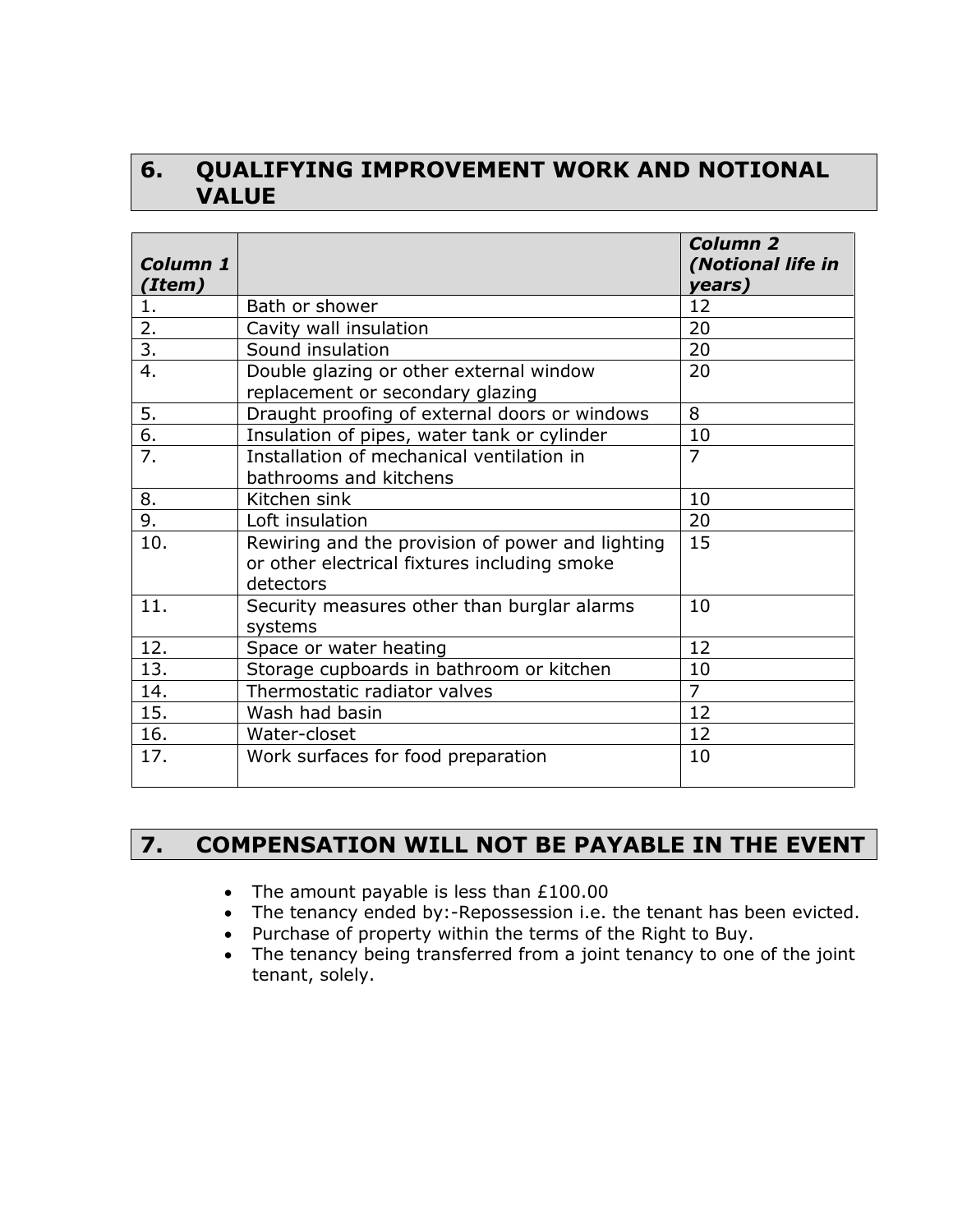# **8. DISPUTED AWARD**

In the event that the tenant rejects the offer of compensation, the tenant can appeal within 28 days of the date of the award, in writing, to the Director.

The Director will decide to either uphold or reject the appeal.

The decision of the Director will be communicated to the tenant within 5 working days.

If the appeal is rejected, the tenant can further appeal to the Management Committee of the Association within 14 days of the date of the rejected appeal.

The decision of the Management Committee of the Association is final.

No appeal will be heard outwith the appeal timetable i.e. within 28 days if the original decision, 14 days of the first stage appeal.

# **9. DATA PROTECTION**

MHA controls the personal information that we collect, this means that we are legally responsible for how we collect, hold and use personal information. It also means that we are required to comply with the General Data Protection Regulations (GDPR) when collecting, holding and using personal information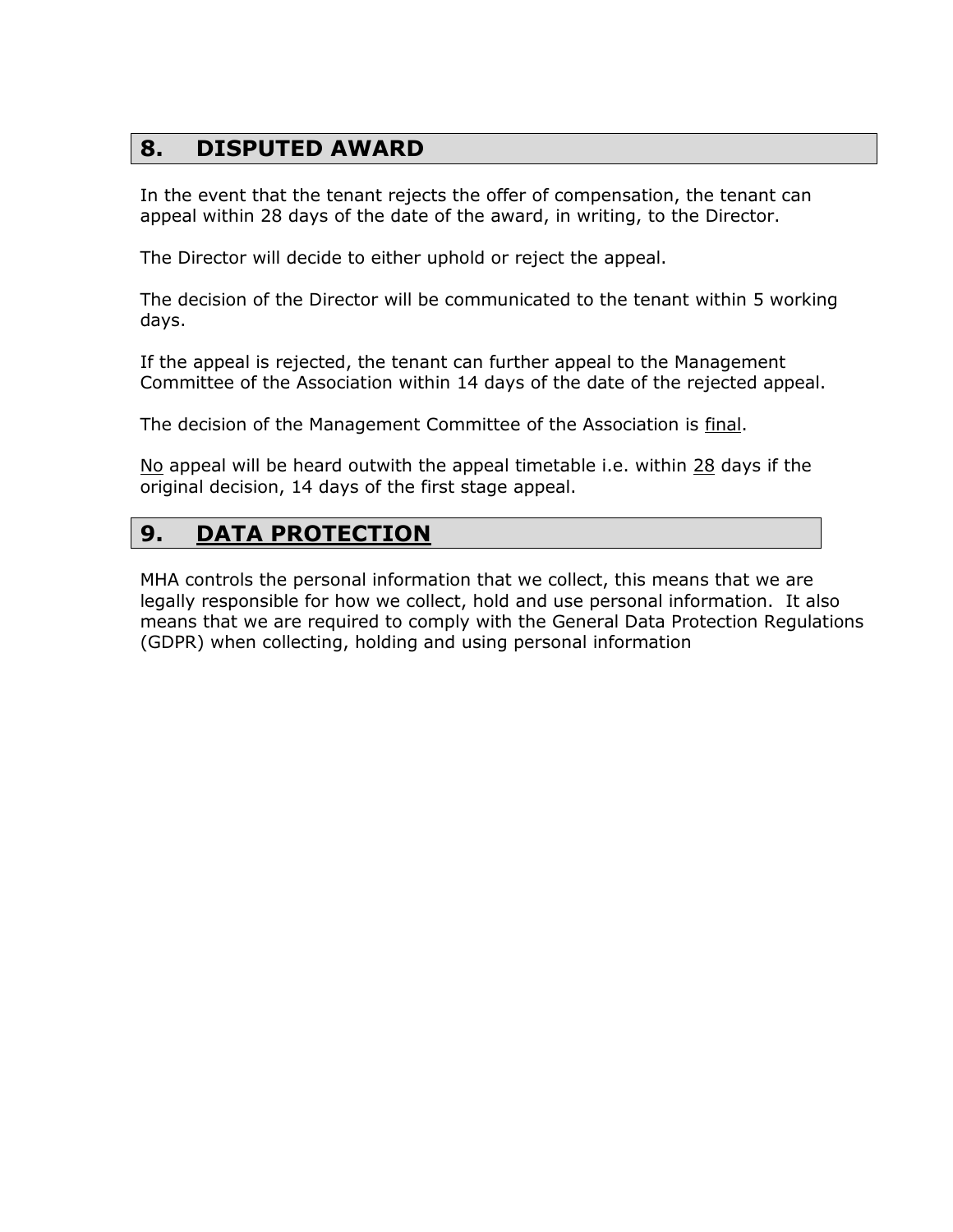# **APPENDIX 1**

## **ALTERATION/IMPROVEMENT APPLICATION FORM**

**1. Full Name (s) of Tenant (s).**

**2. Address of property to be altered/improved.**

**3. Details of proposed alteration/improvement (please provide fullest details includi plans, specifications, estimates, etc.).**

**4. Is planning permission or a building warrant required for the work?** YES □

 $NO$   $\Box$ 

If yes, please provide copies of the approval.

\_\_\_\_\_\_\_\_\_\_\_\_\_\_\_\_\_\_\_\_\_\_\_\_\_\_\_\_\_\_\_\_\_\_\_\_\_\_

\_\_\_\_\_\_\_\_\_\_\_\_\_\_\_\_\_\_\_\_\_\_\_\_\_\_\_\_\_\_\_\_\_\_\_\_\_\_

#### **5.Signature(s)**

**Date:**

| For office use            |
|---------------------------|
| Date request received:    |
| Date pre-inspected:       |
| Date of approval letter:  |
| Date of rejection letter: |
| Date of post inspection:  |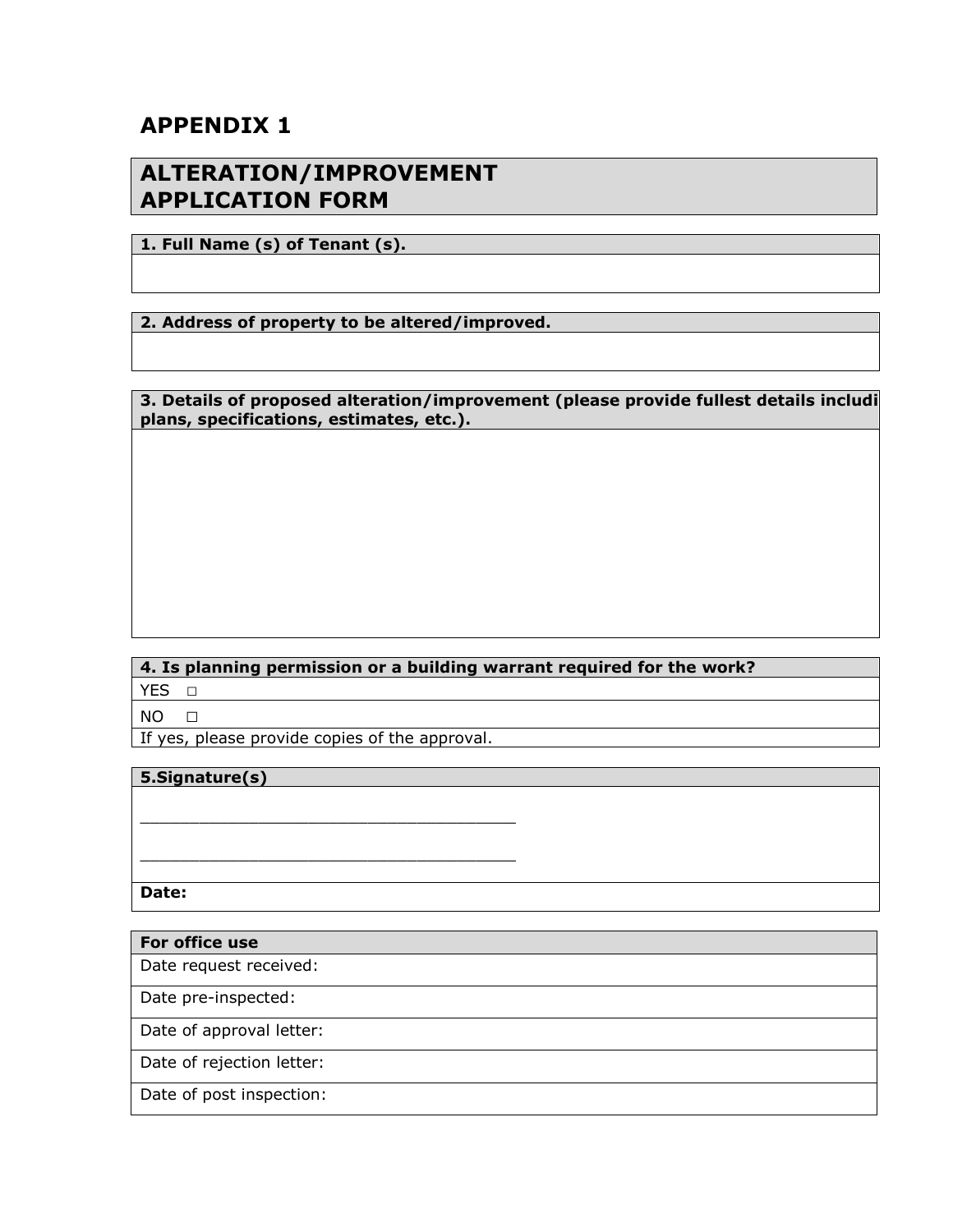# **APPENDIX 2**

# **ALTERATION/IMPROVEMENT CHECKLIST**

## **FOR OFFICE USE ONLY**

| PRE-INSTALLATION INSPECTION    |        |  |  |
|--------------------------------|--------|--|--|
| Is prior inspection necessary? | YES/NO |  |  |
| Can work proceed?              | YES/NO |  |  |
| Comments:                      |        |  |  |
|                                |        |  |  |
|                                |        |  |  |
| Maintenance Officer Signature: |        |  |  |
| Date:                          |        |  |  |

| POST-INSTALLATION INSPECTION                    |        |  |  |
|-------------------------------------------------|--------|--|--|
| Work completion date                            |        |  |  |
| Is work carried out to a satisfactory standard? | YES/NO |  |  |
| Comments:                                       |        |  |  |
|                                                 |        |  |  |
|                                                 |        |  |  |
| Maintenance Officer Signature:                  |        |  |  |
| Date:                                           |        |  |  |

| <b>REIMBURSEMENT</b>               |        |  |
|------------------------------------|--------|--|
| Is the work reimbursable?          | YES/NO |  |
| <b>Housing Services Signature</b>  |        |  |
| Date                               |        |  |
| Have receipts etc., been examined? | YES/NO |  |
| What reimbursement is due?         |        |  |
| <b>Housing Services Signature</b>  |        |  |
| Date:                              |        |  |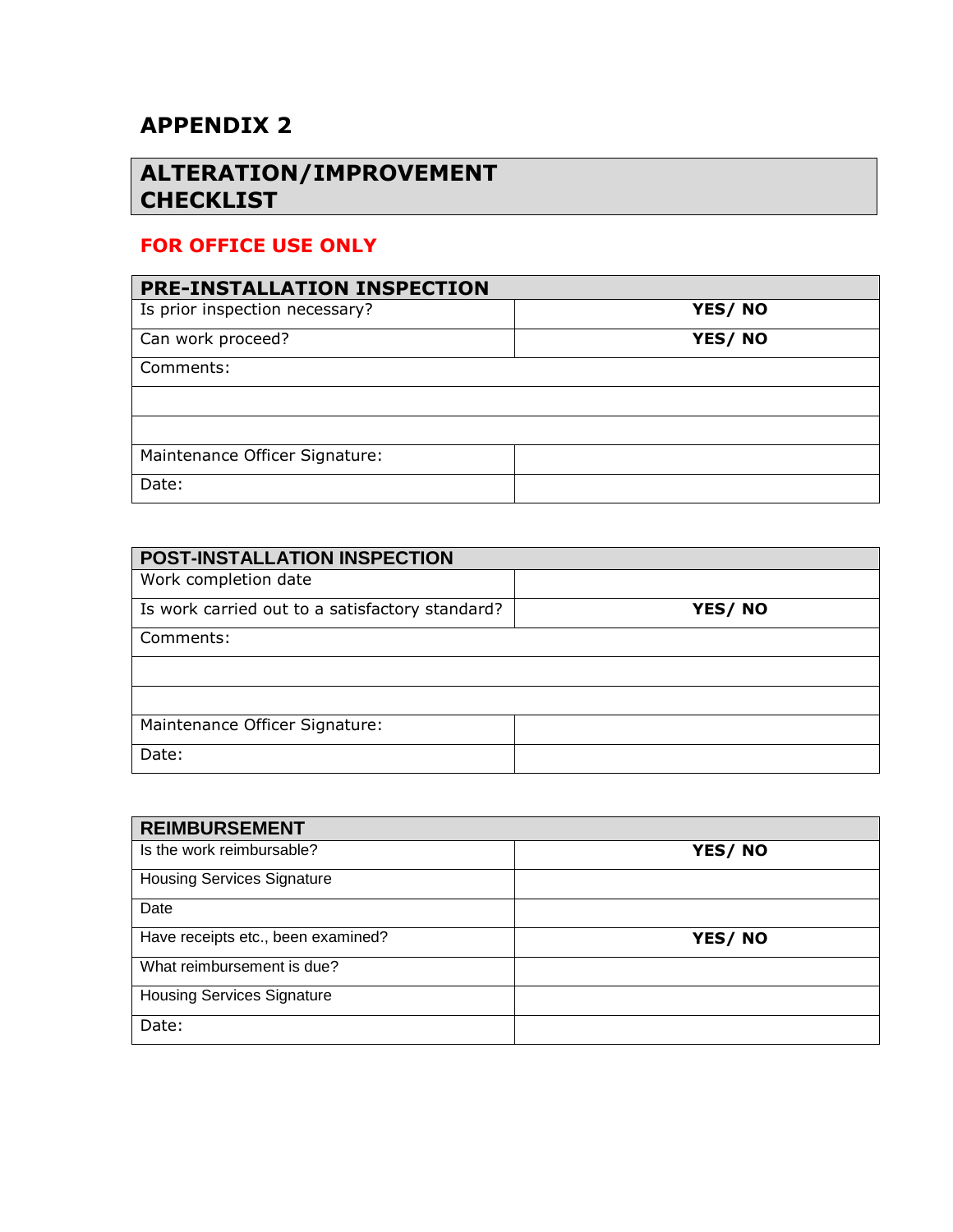#### **APPENDIX 3 STANDARD APPROVAL LETTER**

Date:

Name **Address** Flat 1/2

Dear Name

#### **TENANT ALTERATION REQUEST TO: DESRIPTION OF WORKS**

I refer to your recent request in connection with the above and confirm that you may carry out the proposed work subject to the following conditions:-

- 1. The work must be carried out by fully qualified tradesmen and in workmanlike fashion. Any work relating to gas appliances must be carried out by Gas Safe registered tradesmen or equivalent and all electrical work must be carried out to IEE Standards. Confirmation of tradesmen's qualifications must be supplied to our Office prior to the commencement of any works.
- 2. The completed works will be inspected by a Maintenance Officer who may request further works prior to confirming satisfactory completion.
- 3. Any fixtures, fittings or appliances which are the property of the Association are affected by the works must be restored to our satisfaction at the end of your tenancy.
- 4. All costs associated with the works and subsequent restoration will be met by you.

Please notify Maintenance on completion of the works in order to arrange a mutually convenient time to carry out a post-inspection.

Yours sincerely

#### **MAINTENANCE OFFICER**